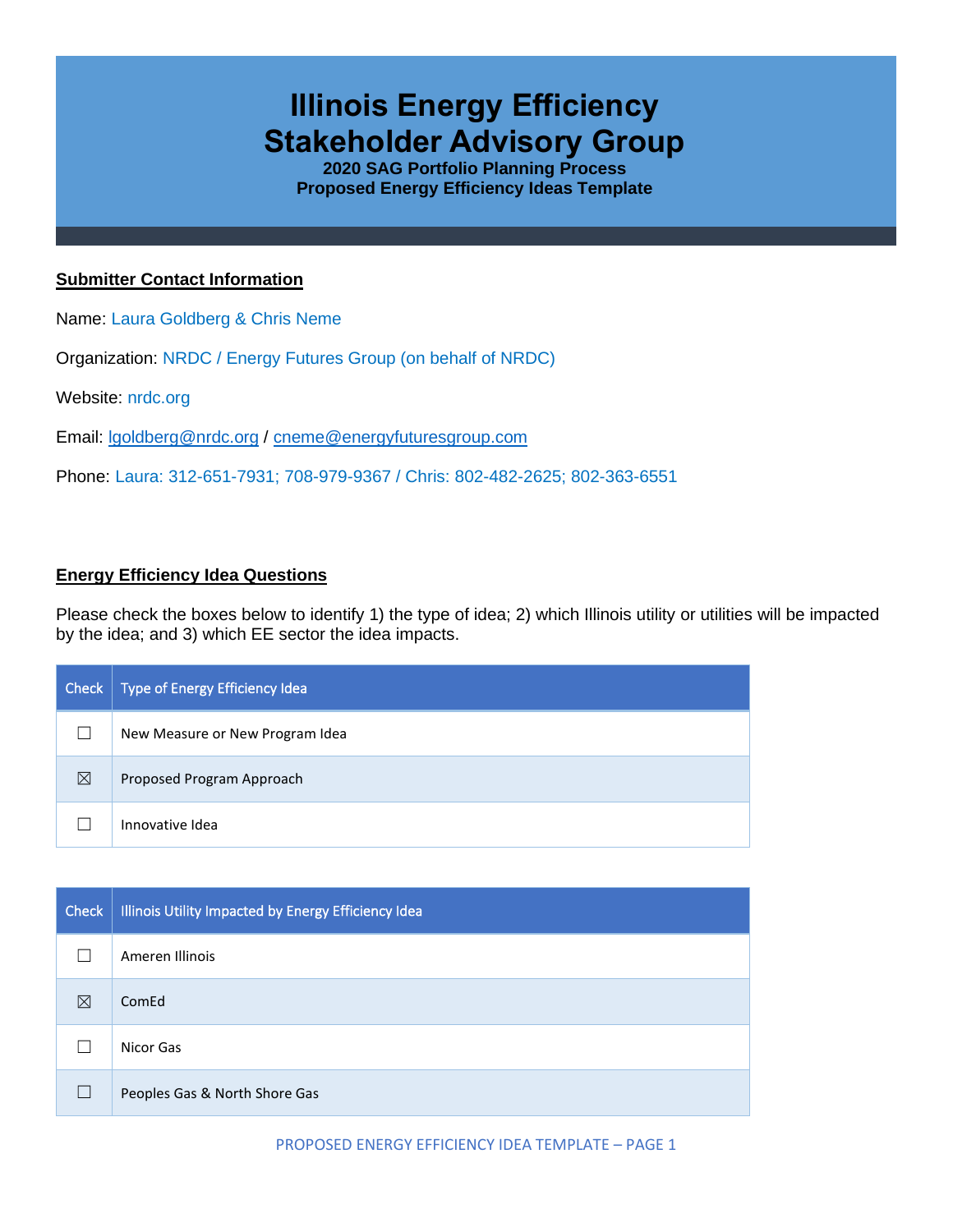| <b>Check</b> | <b>Energy Efficiency Sector Targeted by Energy Efficiency Idea</b>           |
|--------------|------------------------------------------------------------------------------|
|              | Residential Customers – Single Family (non-income qualified/income eligible) |
|              | Residential Customers – Multifamily (non-income qualified/income eligible)   |
|              | Residential Customers – Single Family Income Qualified/Income Eligible       |
| ⊠            | Residential Customers – Multifamily Income Qualified/Income Eligible         |
|              | Small Business Customers (commercial & industrial sector)                    |
|              | Medium/Large Business Customers (commercial & industrial sector)             |
| ⊠            | Other (research & development, emerging technologies, market transformation) |

#### **Additional Questions**

1. **Description of Idea:** Describe the proposed idea, including the purpose of the suggested idea and rationale. Describe whether this is an idea that could be implemented in an existing EE program, or whether the idea involves establishing a new measure or program. Please indicate whether additional research may be required before implementation.

#### **Affordable Housing New Construction – Third-Party Certification + Market Transformation**

- Starting in 2021, ComEd's Affordable Housing New Construction (AHNC) Program should allow and accept new construction and gut rehabilitation properties to certify through a third-party standard. This would help to reduce paperwork and cumbersome administrative processes that can slow down participation in programs or even prevent developers from wanting to participate. ComEd should consider accepting and encouraging:
	- o All third party-standards currently accepted by the IL Housing Development Authority's (IHDA) 2020-2021 Qualified Allocation Plan for developers applying for Low-Income Housing Tax Credits:
		- **IHDA's own Sustainable Design Checklist**
		- **National Green Building Standard Certification**
		- **Enterprise Green Communities Certification**
		- LEED for Home or New Construction Certifications
		- Net-Zero
	- $\circ$  Incorporate even higher incentives/grants for best-in-class third party standards:
		- **Enterprise Green Communities 2020 and 2020 Plus**
		- **Passive House**
		- **Living Building Challenge**
- Starting in 2022, all IL utilities should jointly advance a market-transformation initiative targeting new construction of affordable multi-family buildings. Specifically, the utilities should work with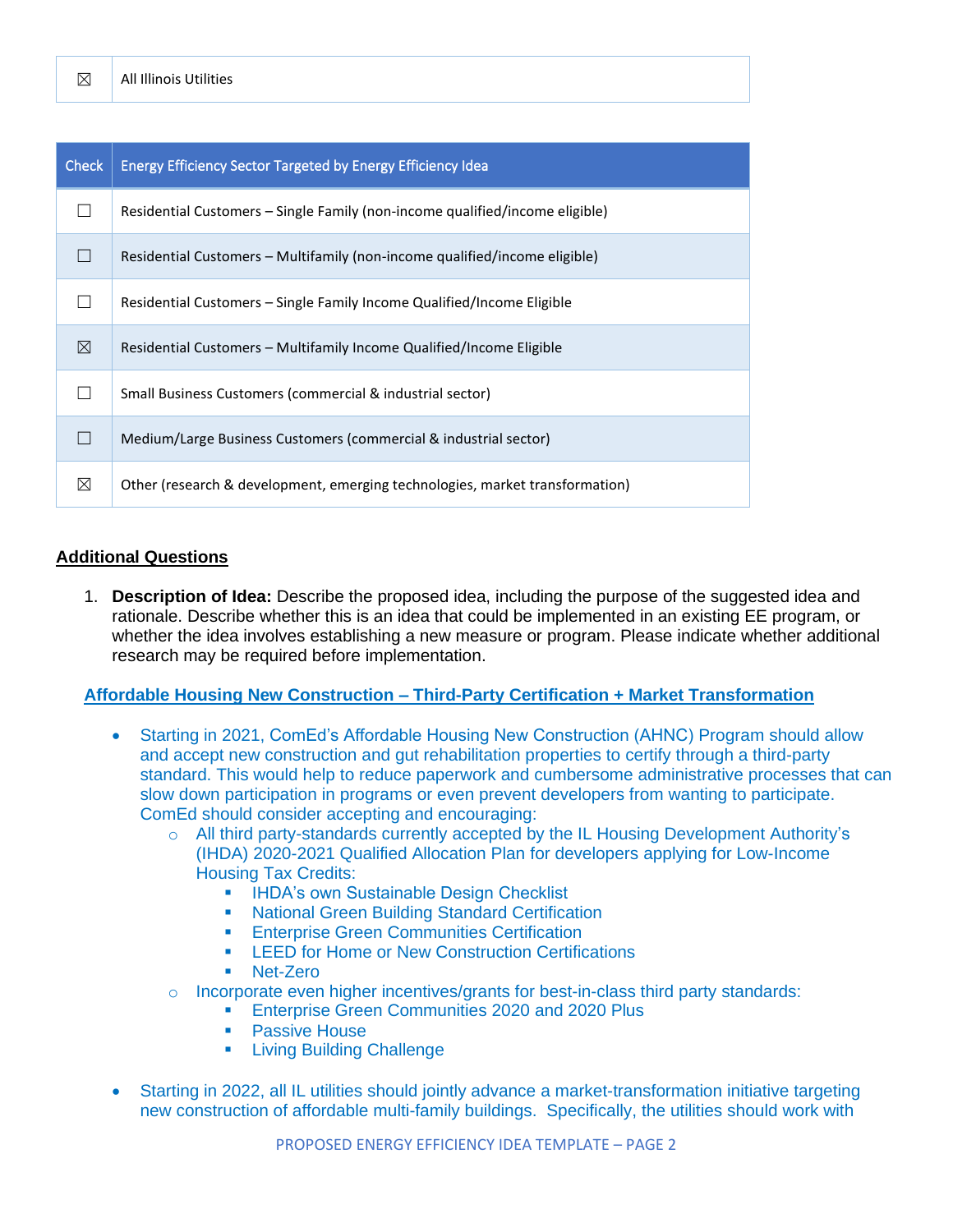IHDA to get the best-in-class standards like passive house and enterprise green communities 2020 plus included and strongly encouraged in their next qualified allocation plan. This would include pushing for additional points/incentives for those standards and helping ensure the incorporation of strong energy efficiency into LIHTC applications as a priority for IHDA's awarding process. The utilities could provide financial incentives for buildings constructed to those advanced standards for a period of time – perhaps through the 2025 plan cycle – with the idea that developers would learn how to build to those advanced standards over that timeframe such that IHDA could effectively make building to them a requirement (or with enough points attached to them that it is hard to win without building to them) starting in 2026. Thus, in the next plan cycle, the utilities could eliminate financial incentives and provide only technical support while claiming MT savings credit for all buildings constructed.

2. **Implementation:** How will this idea be delivered to the target market? Describe marketing strategies used to reach the target market and minimize market confusion.

Implemented initially through ComEd's affordable housing new construction program, then expanded MT effort by all IL utilities.

3. **Background:** Describe where the idea originated from, including whether this idea has been successfully implemented in other jurisdictions. Provide specific background information that will help utilities and SAG participants understand the proposed idea.

There are some housing authorities across the country that currently award higher points to incentivize best-in-class standards and to developers that commit to a certain level of energy savings performance above their baseline, such as:

• The Pennsylvania Housing Finance Agency (PHFA) awards points specifically for meeting energy efficiency goals. Points are awarded to properties that exceed the requirements of Energy Star Version 3.0 by achieving a HERS index score of less than 70 for substantial rehabilitation projects that are 100% electric, or a HERS index of less than 60 for substantial rehabilitation projects utilizing gas. Moderate rehabilitation projects are awarded points for a HERS index of 80 or less for 100% electric buildings, or a HERS index of less than 75 for moderate rehabilitation projects utilizing gas. PHFA also awards points to developments that meet Passive House Requirements for energy efficiency. Due to the competitiveness of 9% tax credits, the vast majority of buildings applying are including building to passive house standards in their LIHTC applications. This has led to a substantial increase in affordable housing developers in PA building to the passive house standard.

Energy Efficiency for All has a guide that outlines different state strategies for increasing energy and water savings in low-income housing tax credit properties [https://assets.ctfassets.net/ntcn17ss1ow9/7r1ftuS6Fp6ExJ09xGCSeN/0627f8bb57b3cd1a304da7082e](https://assets.ctfassets.net/ntcn17ss1ow9/7r1ftuS6Fp6ExJ09xGCSeN/0627f8bb57b3cd1a304da7082ec83153/Energy_Efficiency_Strategies_in_LIHTC_properties.pdf) [c83153/Energy\\_Efficiency\\_Strategies\\_in\\_LIHTC\\_properties.pdf.](https://assets.ctfassets.net/ntcn17ss1ow9/7r1ftuS6Fp6ExJ09xGCSeN/0627f8bb57b3cd1a304da7082ec83153/Energy_Efficiency_Strategies_in_LIHTC_properties.pdf) The guide points to the key role housing finance agencies play in encouraging building owners to achieve certain levels of energy and water efficiency.

4. **Idea Impact:** Provide additional information on the customer segment that will be targeted with the program idea, including how and why this idea will have a positive impact on customers participating in Illinois EE programs.